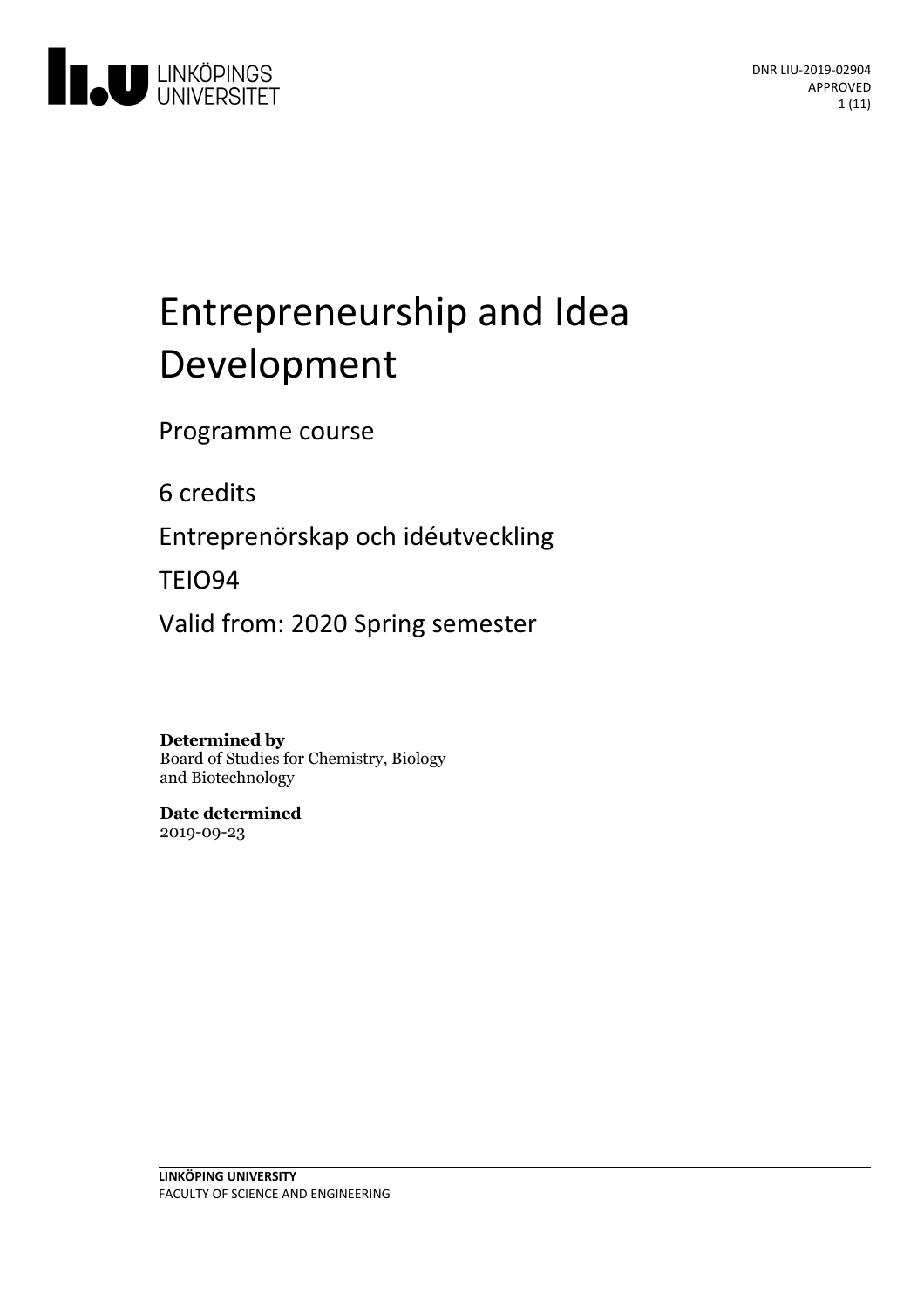### Main field of study

Industrial Engineering and Management

Course level

First cycle

### Advancement level

 $G<sub>2</sub>X$ 

### Course offered for

- Bachelor of Science in Chemical Analysis Engineering
- Programming, Bachelor's Programme
- Computer Science and Engineering, M Sc in Engineering
- $\bullet$  Information Technology,  $\overline{M}$  Sc in Engineering
- Mathematics, Bachelor's Programme
- Computer Science and Software Engineering, M Sc in Engineering
- Mechanical Engineering, M Sc in Engineering
- Chemical Biology, M Sc in Engineering
- Applied Physics and Electrical Engineering International, M Sc in Engineering
- Biomedical Engineering, M Sc in Engineering
- Engineering Biology, M Sc in Engineering
- Applied Physics and Electrical Engineering, M Sc in Engineering

## Specific information

This course cannot be included in the same degree as the course TEIO06 or TEIO<sub>20</sub>.

### Entry requirements

Note: Admission requirements for non-programme students usually also include admission requirements for the programme and threshold requirements for progression within the programme, or corresponding.

**Prerequisites**<br>Two years studies at university level.

Students should be able to search for and structure information, communicate orally and in writing, plan and execute a group project assignment and make basic mathematical calculations. They should also have an ability for creative and critical thinking.

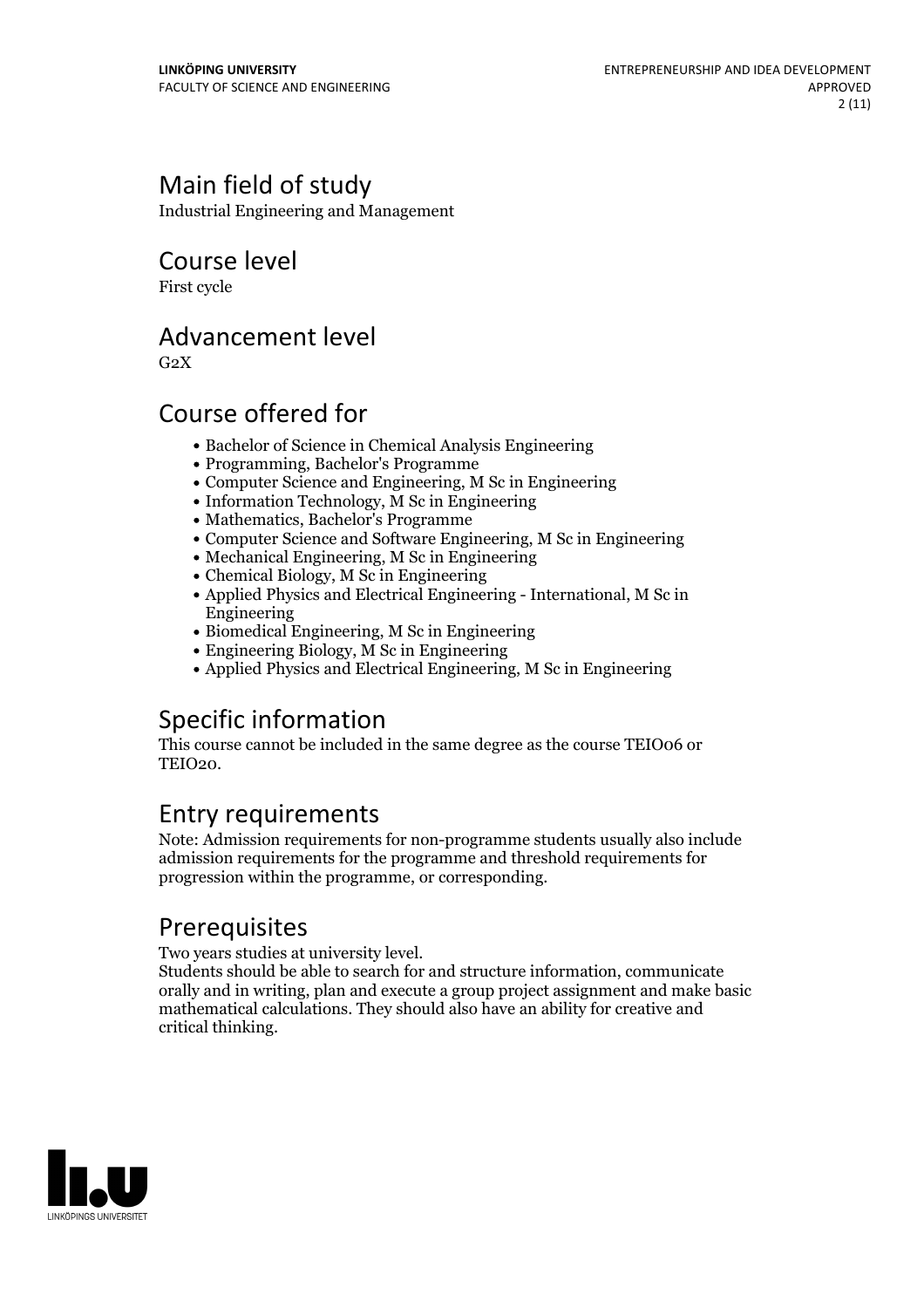### Intended learning outcomes

The purpose of the course is for students to develop knowledge and abilities within the field of entrepreneurship and innovation within early stages of development. Focus is put upon formylation and development of entrepreneurial and innovative ideas and includes some ability to make judgements on potential for commercialisation. The learning outcomes are that students should:

- be able to understand and define the concepts of innovation and entrepreneurship in general as well as in the context of their own area of technology and knowledge
- have basic knowledge on theories and tools for idea development and, on a general level, know what is included in a business development process and of what commonly is included in a business plan
- be able to give an account of the information and analyses required to verify an idea and have ability to judge the commercial potential of an hypothesised innovative/entrepreneurial venture
- have ability to communicate a business idea proposal orally and in writing.

### Course content

The course contains three themes:

- Entrepreneurship and innovation Students are faced with different perspectives on entrepreneurship and innovation. We ask ourselves what an entrepreneurial versus innovative venture is or might be and in what
- contexts it can appear. Idea development the process to develop an idea into <sup>a</sup> business model. Focus is put on how to formulate and develop an idea that can become foundation for a new venture or the development of an idea that could strengthen an existing firm, how an idea could be protected and how it could gain instep on a market, what prerequisites is needed for a venture to
- $\bullet$  Business planning and communication Here it is about being able to, in written and oral forms, describe and communicate the idea by use of relevant models of analysis.

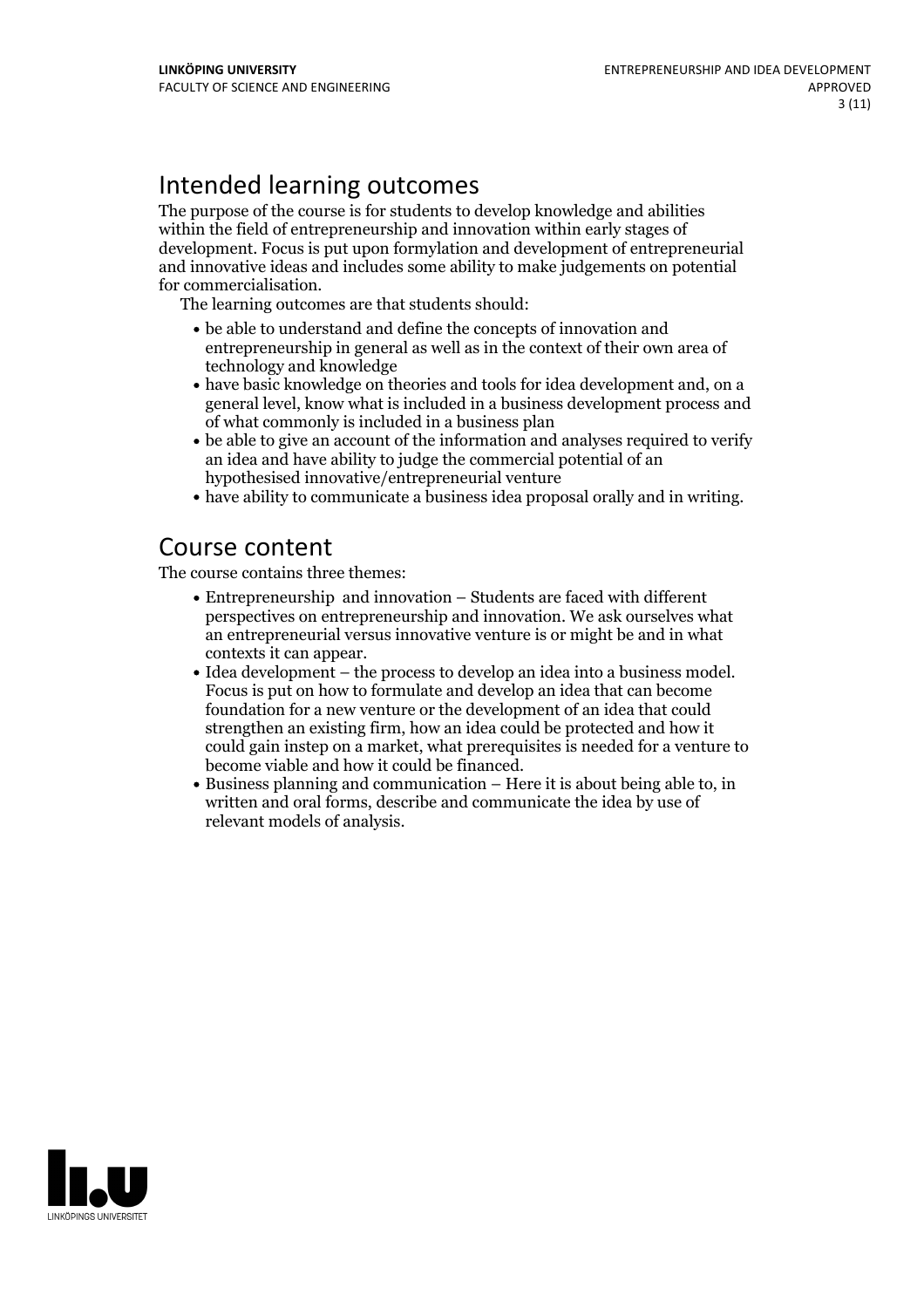### Teaching and working methods

The course is organized in case of lectures, seminars / workshops, individual work and group work. Entrepreneurship is not just the subject of the course but also the way in which we learn and relate to the course work. The theoretical lectures, along with the literature, explains the concepts and models which then are applied to a context through group work. Getting close to reality is important and group work will therefore be in the form of so called live cases, where the students develop their own (or others) ideas to solve needs or problems in a relevant business. Research shows that active learning enhance knowledge gathering and understanding and to support this, several different forms for learning are used. The course requires that students take responsibility for their own learning, both

The course is offered twice per year.

### Examination

|                                                                                     | TEN1 Written examination                       | 2.5 credits $U, 3, 4, 5$ |  |
|-------------------------------------------------------------------------------------|------------------------------------------------|--------------------------|--|
|                                                                                     | UPG1 Reflection assignment individual/in pairs | 0.5 credits $U, 3, 4, 5$ |  |
|                                                                                     | UPG2 Project group assignment                  | 3 credits $U, 3, 4, 5$   |  |
| TEN1 is a test that make sure that the individual has reached the course goals on a |                                                |                          |  |

TEN1 is a test that make sure that the individual has reached the course goals on a theoretical level. The knowledge tested are applied practically during the group work. UPG1 is an individual or pairwise reflection where the student(s) use research

literature to reflect over the first theme of the course – entrepreneurship and

innovation – from the perspective of their own technological domain.<br>UPG2 consist of a project work conducted in groups where the students work with the development and evaluation of an idea that can become foundation for a business venture. The project is reported in written and oral forms in case ofan Idea-PM and a pre-study (mini business plan). The Idea-PM is examined as pass or fail. The pre-study follows the format of a business plan and are examined as  $U$ ,3,4,5. In this assignment oral presentations in case of so called pitches are included. In order to pass the course the student need to have been examined with

pass/3 on all assignments included. Participation in compulsory activities are also required. The final grade on the course is assembled of all the parts included and builds upon the distribution of credits of each examination code included. All details regarding the structure and organisation of the course, including

description of all compulsory events and assignments, are given in the course syllabus displayed at the course web at Lisam and will be shared at course start.

### Grades

Four-grade scale, LiU, U, 3, 4, 5

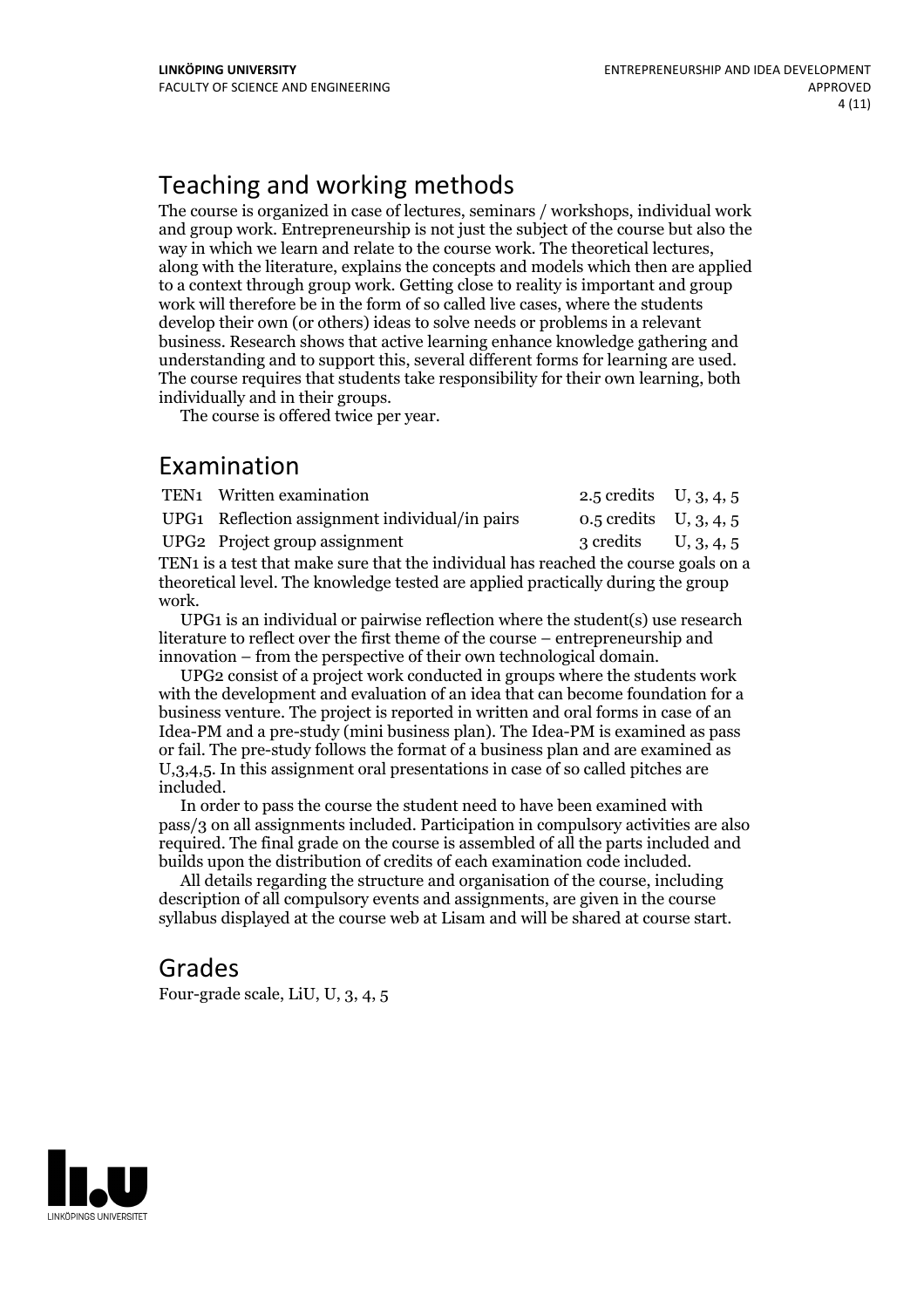### Other information

#### **About teaching and examination language**

The teaching language is presented in the Overview tab for each course. The examination language relates to the teaching language as follows:

- If teaching language is Swedish, the course as a whole or in large parts, is taught in Swedish. Please note that although teaching language is Swedish, parts of the course could be given in English. Examination language is
- Swedish.<br>• If teaching language is Swedish/English, the course as a whole will be taught in English if students without prior knowledge of the Swedish language participate. Examination language is Swedish or English
- (depending on teaching language).<br>
 If teaching language is English, the course as a whole is taught in English.<br>
Examination language is English.

#### **Other**

The course is conducted in a manner where both men's and women's

experience and knowledge are made visible and developed. The planning and implementation of <sup>a</sup> course should correspond to the course syllabus. The course evaluation should therefore be conducted with the course syllabus as a starting point.

### Department

Institutionen för ekonomisk och industriell utveckling

### Director of Studies or equivalent

Dag Swartling

### Examiner

Charlotte Norrman

### Course website and other links

<http://www.iei.liu.se/pie/kurser>

### Education components

Preliminary scheduled hours: 44 h Recommended self-study hours: 116 h

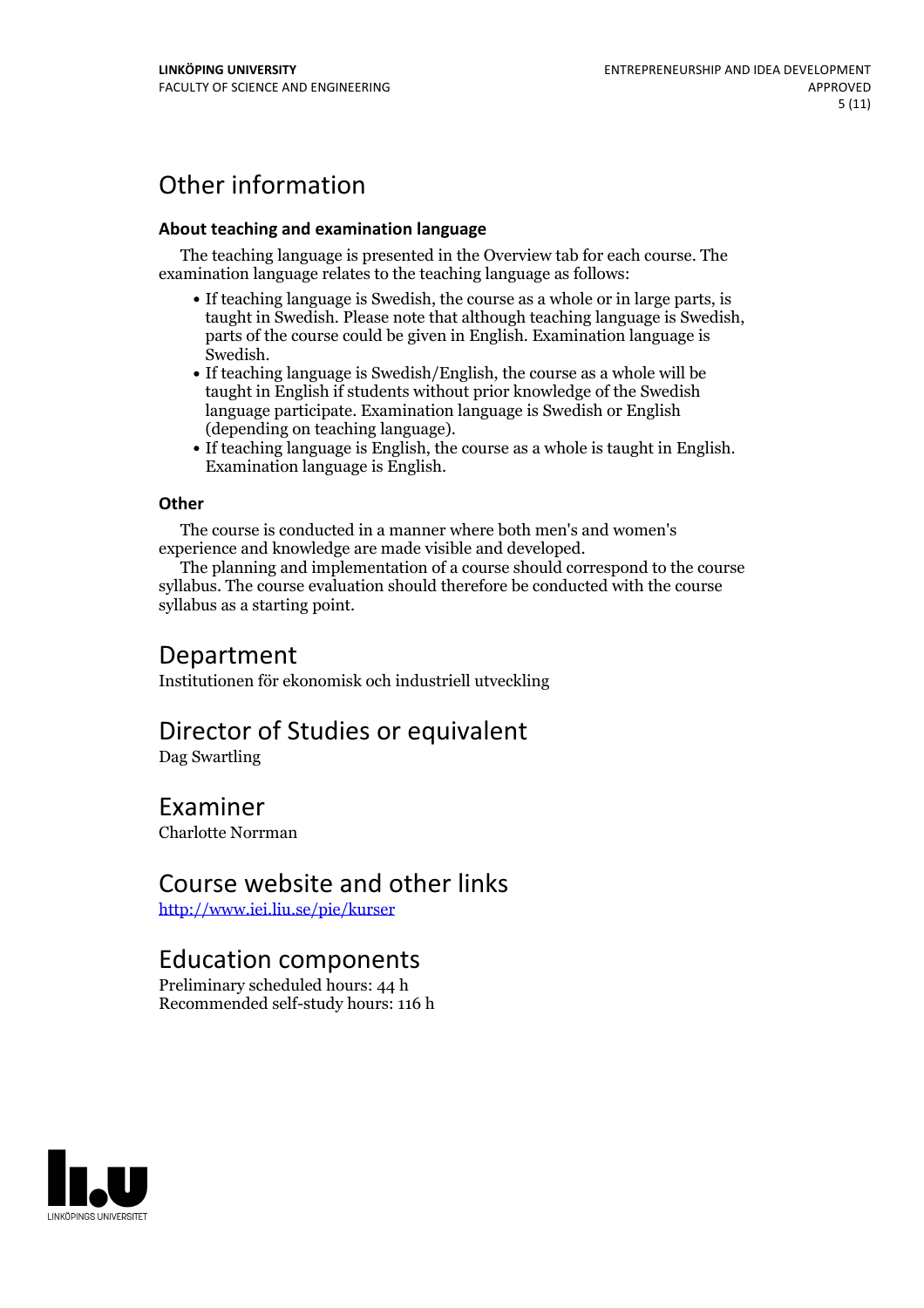### Course literature

#### **Books**

Frankelius och Norrman, (2013) *Uppfinningars betydelse för Sverige* Vinnova report VR 2013:3, Chap 3 Frankelius, Norrman & Parment, (2015) *Marknadsföring - vetenskap och praktik* Lund: Studentlitteratur<br>Compendium including chapter 2 and 16. Compendium including chapter <sup>2</sup> and 16. McKinsey, (1998) *Från idé till företag. Af ärsplanering för framgång.* McKinsey & Company, Göteborg och Stockholm.

#### **Articles**

Scientific articles and book chapters, case descriptions, etc presented at the course home page.

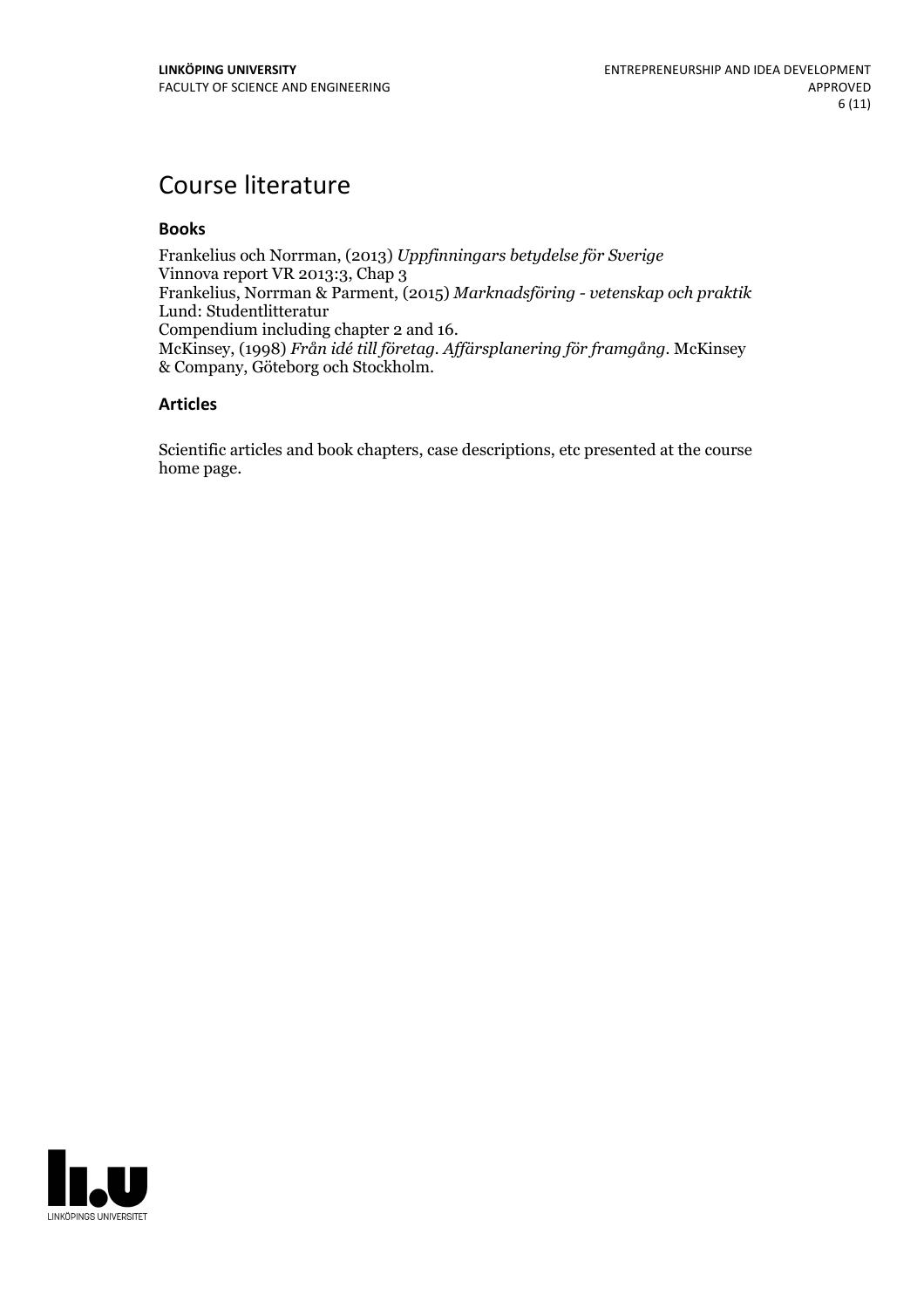### **Common rules**

#### **Course syllabus**

A syllabus must be established for each course. The syllabus specifies the aim and contents of the course, and the prior knowledge that a student must have in order to be able to benefit from the course.

### **Timetabling**

Courses are timetabled after a decision has been made for this course concerning its assignment to a timetable module.

#### **Interrupting a course**

The vice-chancellor's decision concerning regulations for registration, deregistration and reporting results (Dnr LiU-2015-01241) states that interruptions in study are to be recorded in Ladok. Thus, all students who do not participate in a course for which they have registered must record the interruption, such that the registration on the course can be removed. Deregistration from <sup>a</sup> course is carried outusing <sup>a</sup> web-based form: https://www.lith.liu.se/for-studenter/kurskomplettering?l=en.

### **Cancelled courses**

Courses with few participants (fewer than 10) may be cancelled or organised in a manner that differs from that stated in the course syllabus. The Dean is to deliberate and decide whether a course is to be cancelled or changed from the course syllabus.

### **Guidelines relatingto examinations and examiners**

For details, see Guidelines for education and examination for first-cycle and second-cycle education at Linköping University, http://styrdokument.liu.se/Regelsamling/VisaBeslut/917592.

An examiner must be employed as a teacher at LiU according to the LiU Regulations for Appointments

(https://styrdokument.liu.se/Regelsamling/VisaBeslut/622784). For courses in second-cycle, the following teachers can be appointed as examiner: Professor (including Adjunct and Visiting Professor), Associate Professor (including Adjunct), Senior Lecturer (including Adjunct and Visiting Senior Lecturer), Research Fellow, or Postdoc. For courses in first-cycle, Assistant Lecturer (including Adjunct and Visiting Assistant Lecturer) can also be appointed as examiner in addition to those listed for second-cycle courses. In exceptional cases, a Part-time Lecturer can also be appointed as an examiner at both first- and second cycle, see Delegation of authority for the Board of Faculty of Science and Engineering.

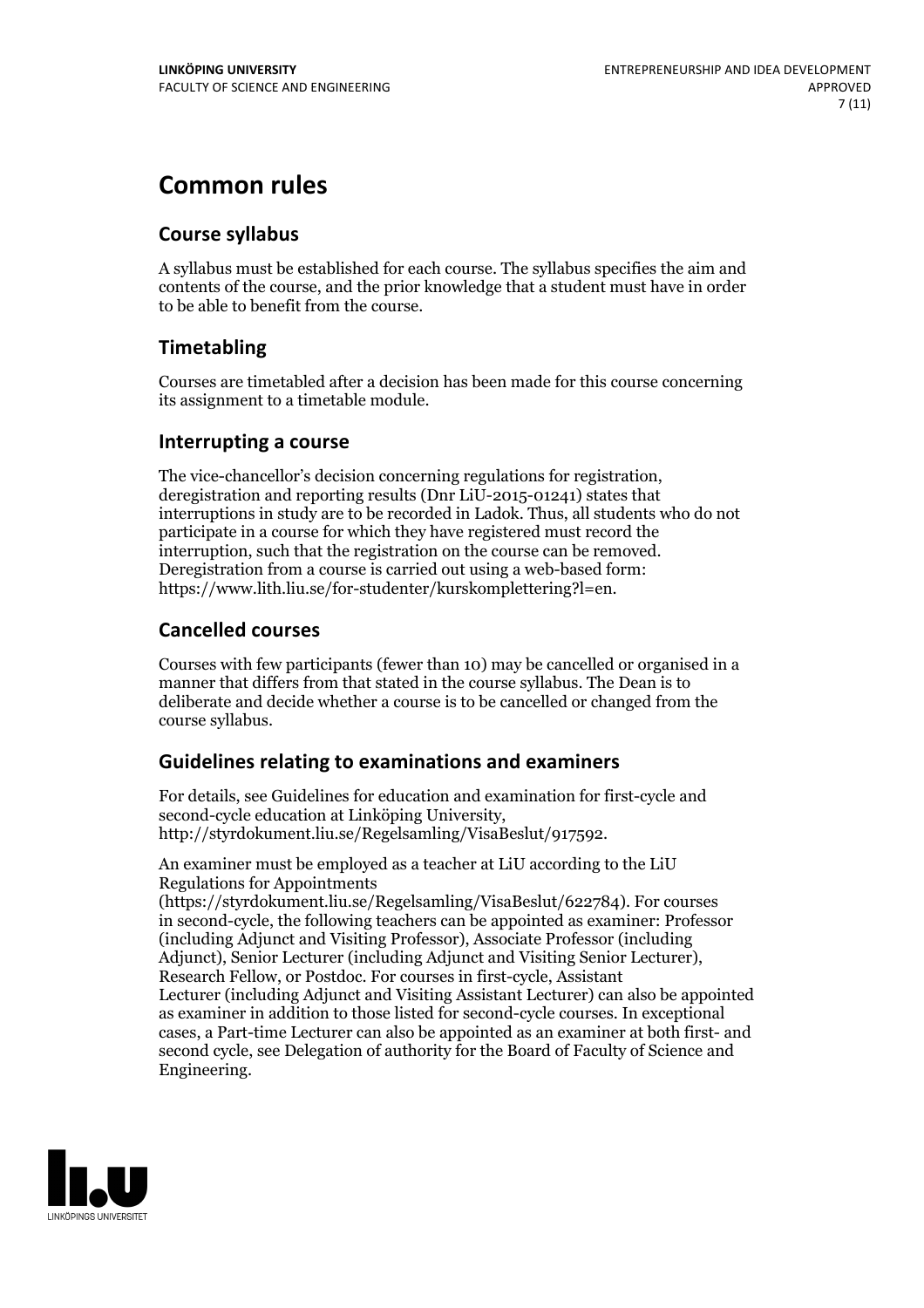#### **Forms of examination**

#### **Examination**

Written and oral examinations are held at least three times a year: once immediately after the end of the course, once in August, and once (usually) in one of the re-examination periods. Examinations held at other times are to follow a decision of the board of studies.

Principles for examination scheduling for courses that follow the study periods:

- courses given in VT1 are examined for the first time in March, with re-examination in June and August
- courses given in VT2 are examined for the first time in May, with re-examination in August and October
- courses given in HT1 are examined for the first time in October, with re-examination in January and August
- courses given in HT2 are examined for the first time in January, with re-examination in March and in August.

The examination schedule is based on the structure of timetable modules, but there may be deviations from this, mainly in the case of courses that are studied and examined for several programmes and in lower grades (i.e. 1 and 2).

Examinations for courses that the board of studies has decided are to be held in alternate years are held three times during the school year in which the course is given according to the principles stated above.

Examinations for courses that are cancelled orrescheduled such that they are not given in one or several years are held three times during the year that immediately follows the course, with examination scheduling that corresponds to the scheduling that was in force before the course was cancelled or rescheduled.

When a course is given for the last time, the regular examination and two re-<br>examinations will be offered. Thereafter, examinations are phased out by offering three examinations during the following academic year at the same times as the examinations in any substitute course. If there is no substitute course, three examinations will be offered during re-examination periods during the following academic year. Other examination times are decided by the board of studies. In all cases above, the examination is also offered one more time during the academic year after the following, unless the board of studies decides otherwise.

If a course is given during several periods of the year (for programmes, or on different occasions for different programmes) the board or boards of studies determine together the scheduling and frequency of re-examination occasions.

#### **Registration for examination**

In order to take an examination, a student must register in advance at the Student Portal during the registration period, which opens 30 days before the date of the examination and closes 10 days before it. Candidates are informed of the location of the examination by email, four days in advance. Students who have not

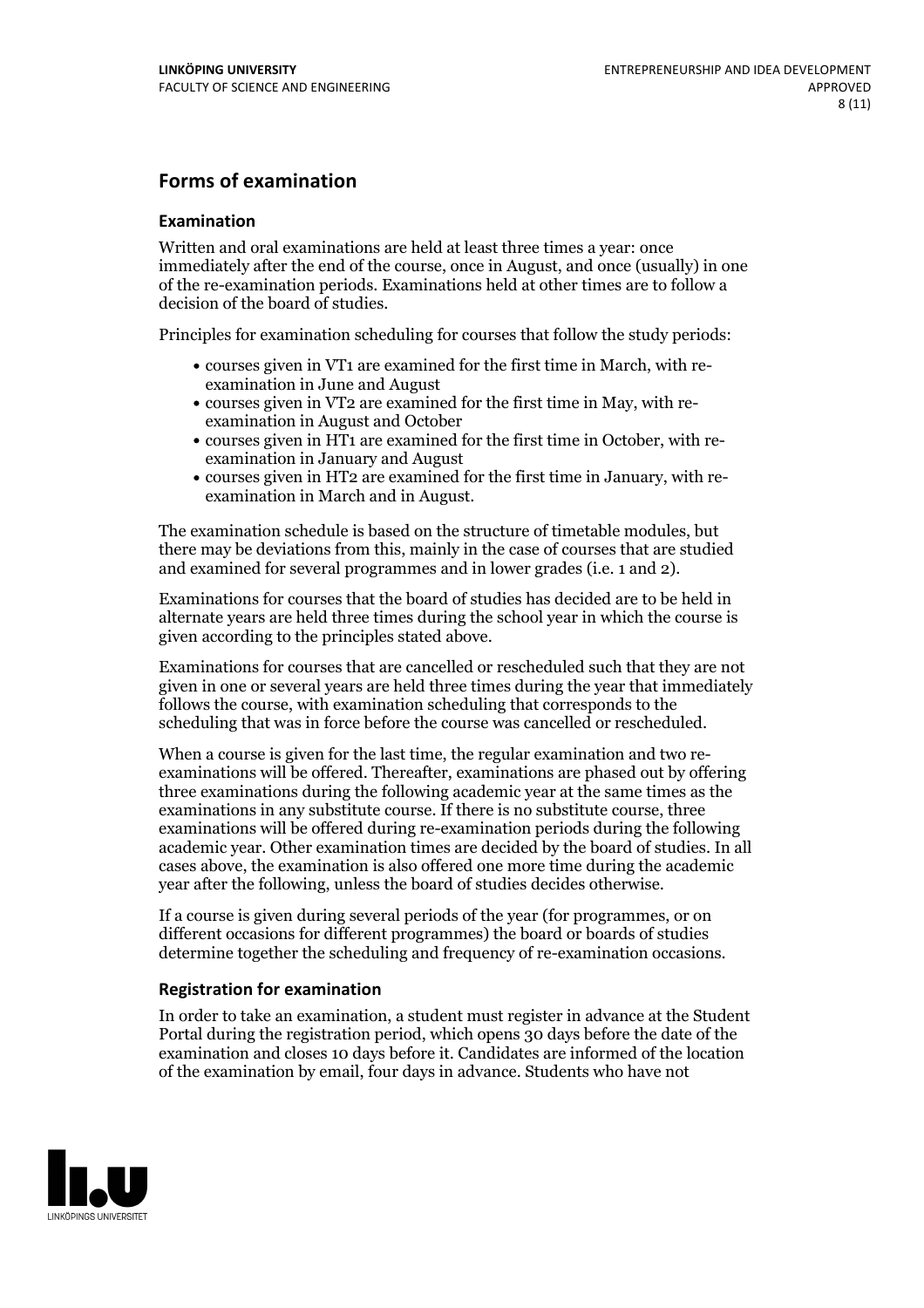registered for an examination run the risk of being refused admittance to the examination, if space is not available.

Symbols used in the examination registration system:

\*\* denotes that the examination is being given for the penultimate time.

\* denotes that the examination is being given for the last time.

#### **Code of conduct for students during examinations**

Details are given in a decision in the university's rule book: http://styrdokument.liu.se/Regelsamling/VisaBeslut/622682.

#### **Retakes for higher grade**

Students at the Institute of Technology at LiU have the right to retake written examinations and computer-based examinations in an attempt to achieve a higher grade. This is valid for all examination components with code "TEN" and "DAT". The same right may not be exercised for other examination components, unless otherwise specified in the course syllabus.

A retake is not possible on courses that are included in an issued degree diploma.

#### **Retakes of other forms of examination**

Regulations concerning retakes of other forms of examination than written examinations and computer-based examinations are given in the LiU guidelines

http://styrdokument.liu.se/Regelsamling/VisaBeslut/917592.

#### **Plagiarism**

For examinations that involve the writing of reports, in cases in which it can be assumed that the student has had access to other sources (such as during project work, writing essays, etc.), the material submitted must be prepared in accordance with principles for acceptable practice when referring to sources (references or quotations for which the source is specified) when the text, images, ideas, data,  $\vec{e}$  etc. of other people are used. It is also to be made clear whether the author has reused his or her own text, images, ideas, data, etc. from previous examinations, such as degree projects, project reports, etc. (this is sometimes known as "self- plagiarism").

A failure to specify such sources may be regarded as attempted deception during examination.

#### **Attempts to cheat**

In the event of <sup>a</sup> suspected attempt by <sup>a</sup> student to cheat during an examination, or when study performance is to be assessed as specified in Chapter <sup>10</sup> of the Higher Education Ordinance, the examiner is to report this to the disciplinary board of the university. Possible consequences for the student are suspension from study and a formal warning. More information is available at https://www.student.liu.se/studenttjanster/lagar-regler-rattigheter?l=en.

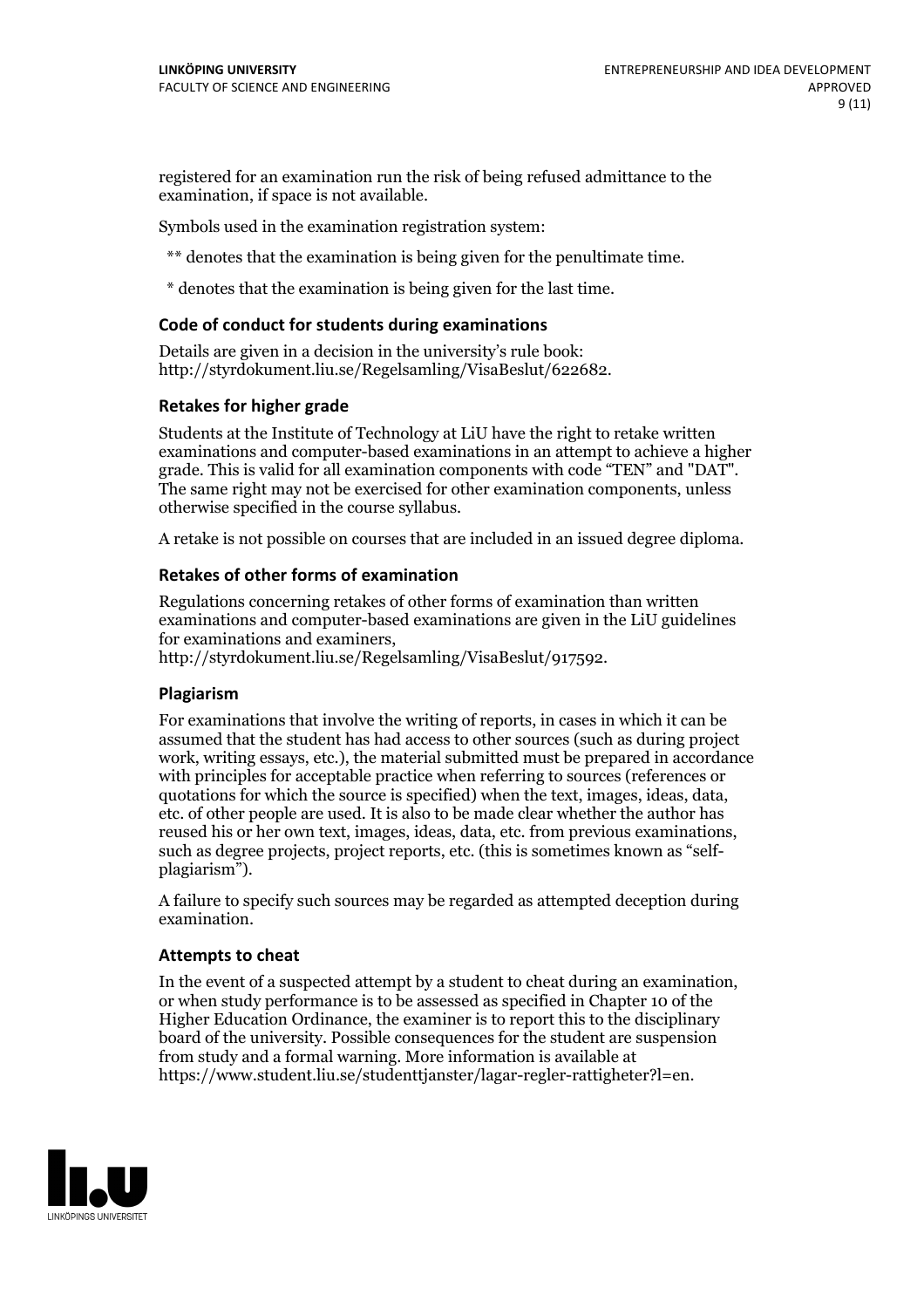#### **Grades**

The grades that are preferably to be used are Fail (U), Pass (3), Pass not without distinction  $(4)$  and Pass with distinction  $(5)$ .

- 1. Grades U, 3, 4, 5 are to be awarded for courses that have written
- examinations. 2. Grades Fail (U) and Pass (G) may be awarded for courses with <sup>a</sup> large degree of practical components such as laboratory work, project work and group work. 3. Grades Fail (U) and Pass (G) are to be used for degree projects and other
- independent work.

#### **Examination components**

- 
- 1. Grades U, 3, 4, <sup>5</sup> are to be awarded for written examinations (TEN). 2. Examination components for which the grades Fail (U) and Pass (G) may be awarded are laboratory work (LAB), project work (PRA), preparatory written examination (KTR), oral examination (MUN), computer-based
- examination (DAT), home assignment (HEM), and assignment (UPG). 3. Students receive grades either Fail (U) or Pass (G) for other examination components in which the examination criteria are satisfied principally through active attendance such as other examination (ANN), tutorial group
- (BAS) or examination item (MOM). 4. Grades Fail (U) and Pass (G) are to be used for the examination components Opposition (OPPO) and Attendance at thesis presentation (AUSK) (i.e. part of the degree project).

For mandatory components, the following applies: If special circumstances prevail, and if it is possible with consideration of the nature of the compulsory component, the examiner may decide to replace the compulsory component with another equivalent component. (In accordance with the LiU Guidelines for education and examination for first-cycle and second-cycle education at Linköping University, http://styrdokument.liu.se/Regelsamling/VisaBeslut/917592).

For written examinations, the following applies: If the LiU coordinator for students with disabilities has granted a student the right to an adapted examination for a written examination in an examination hall, the student has the right to it. If the coordinator has instead recommended for the student an adapted examination or alternative form of examination, the examiner may grant this if the examiner assesses that it is possible, based on consideration of the course objectives. (In accordance with the LiU Guidelines for education and examination for first-cycle and second-cycle education at Linköping University, http://styrdokument.liu.se/Regelsamling/VisaBeslut/917592).

The examination results for a student are reported at the relevant department.

### **Regulations (applyto LiU in its entirety)**

The university is a government agency whose operations are regulated by